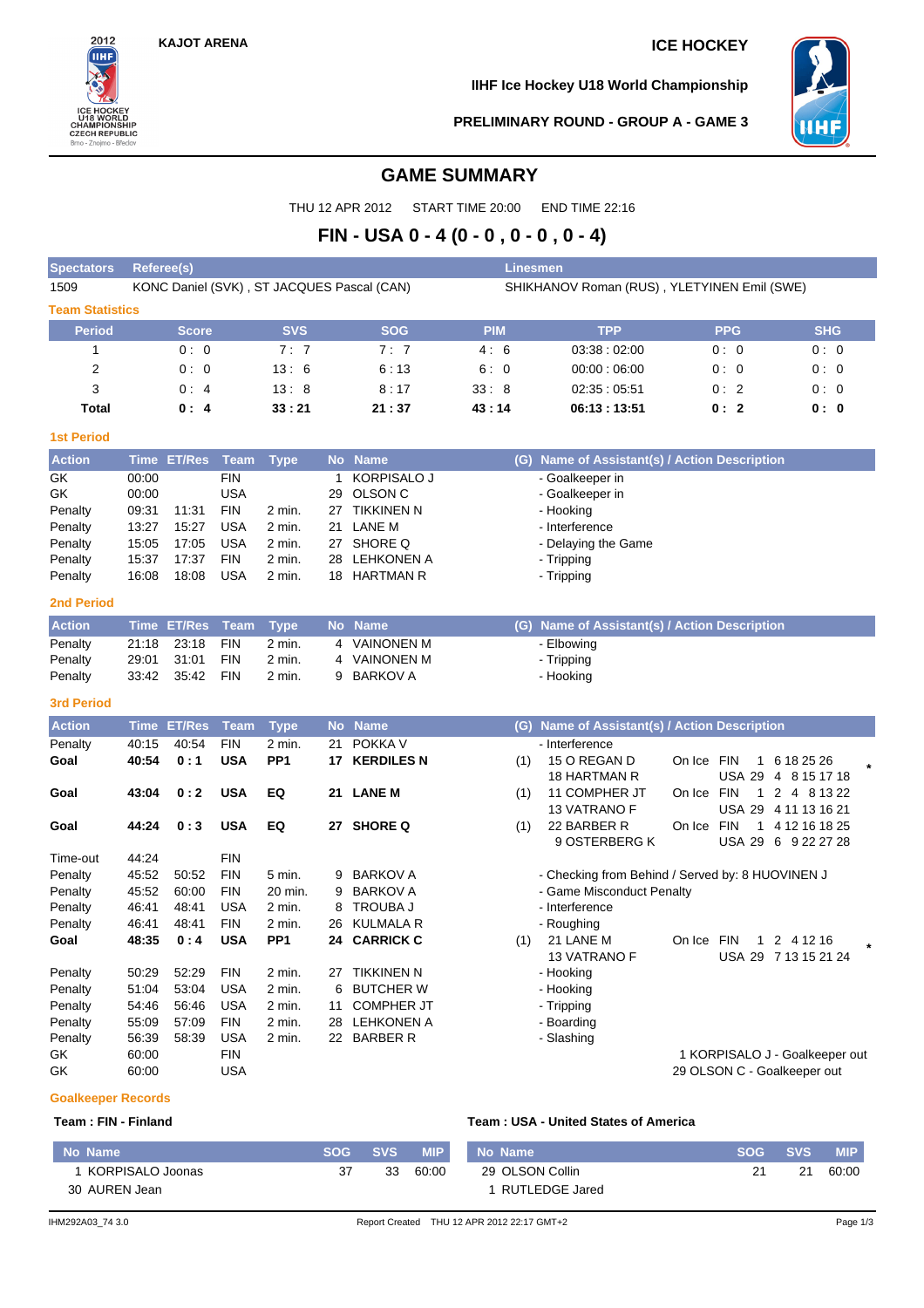

# **IIHF Ice Hockey U18 World Championship**



### **PRELIMINARY ROUND - GROUP A - GAME 3**

| <b>Game Statistics</b>                   |  |
|------------------------------------------|--|
| Team : FIN (blue)                        |  |
| <b>Head Coach: <code>TAPOLA J</code></b> |  |

|                   | <b>Head Coach: TAPOLA Jussi</b> |    |          |          |            |                |                |          |        |          |                | <b>Shots on Goal</b> |                        |             |
|-------------------|---------------------------------|----|----------|----------|------------|----------------|----------------|----------|--------|----------|----------------|----------------------|------------------------|-------------|
| <b>No Pos</b>     | <b>Name</b>                     | G. | A        | P        | <b>PIM</b> | $FO+$          | FO-            | $FO+/-$  | FO%    | 1        | $\overline{2}$ | 3                    | <b>TS</b><br><b>OT</b> | $+/-$       |
| 9 F               | <b>BARKOV Aleksander</b>        | 0  | $\Omega$ | 0        | 27         | 8              | 10             | $-2$     | 44.44  | 0        | $\overline{2}$ | 0                    | 2                      | $\mathbf 0$ |
| F<br>20           | <b>ANTONEN Joose</b>            | 0  | 0        | 0        | 0          | 0              | 0              | $\Omega$ | 0.00   | 0        | 0              | 0                    | 0                      | 0           |
| 21 D              | POKKA Ville                     | 0  | $\Omega$ | 0        | 2          | 0              | 0              | $\Omega$ | 0.00   | 0        | 0              | 0                    | 0                      | $\mathbf 0$ |
| 27 D              | <b>TIKKINEN Niklas</b>          | 0  | 0        | 0        | 4          | 0              | $\Omega$       | $\Omega$ | 0.00   | 1        | 0              | $\Omega$             |                        | $\mathbf 0$ |
| 28 F              | LEHKONEN Artturi +A             | 0  | 0        | 0        | 4          | 0              | $\Omega$       | $\Omega$ | 0.00   | 0        | 1              |                      | $\overline{2}$         | $\mathbf 0$ |
| 6 D               | RISTOLAINEN Rasmus +A           | 0  | $\Omega$ | 0        | 0          | 0              | $\Omega$       | 0        | 0.00   | 1        | 0              | 0                    |                        | 0           |
| 13 F              | <b>MUSTONEN Aleksi</b>          | 0  | 0        | 0        | 0          | 1              | 0              | 1        | 100.00 | 0        | $\Omega$       | 0                    | 0                      | $-1$        |
| 18 D              | <b>LINDELL Esa</b>              | 0  | 0        | 0        | $\Omega$   | 0              | $\Omega$       | $\Omega$ | 0.00   |          | 0              |                      | 2                      | $-1$        |
| 25 F              | <b>HAAPALA Henrik</b>           | 0  | $\Omega$ | 0        | 0          | 0              |                | $-1$     | 0.00   | 0        | $\Omega$       | $\Omega$             | 0                      | $-1$        |
| 26 F              | <b>KULMALA Rasmus</b>           | 0  | $\Omega$ | $\Omega$ | 2          | 10             | 12             | $-2$     | 45.45  | 1        | $\Omega$       |                      | 2                      | $\Omega$    |
| 2 D               | <b>LEHTONEN Mikko</b>           | 0  | $\Omega$ | 0        | 0          | 0              | $\Omega$       | $\Omega$ | 0.00   | 0        | 0              | 0                    | 0                      | $-1$        |
| 4 D               | VAINONEN Mikko +C               | 0  | $\Omega$ | 0        | 4          | $\Omega$       | $\Omega$       | $\Omega$ | 0.00   | $\Omega$ | $\Omega$       |                      |                        | $-2$        |
| 12 F              | MARKKULA Samu (BP)              | 0  | 0        | 0        | 0          | 0              | 0              | $\Omega$ | 0.00   | 0        |                | $\overline{2}$       | 3                      | $-1$        |
| 16 F              | <b>SALMINEN Saku</b>            | 0  | 0        | 0        | 0          | 9              | 5              | 4        | 64.29  | 0        | $\Omega$       |                      |                        | $-1$        |
| 24 F              | <b>IKONEN Henri</b>             | 0  | 0        | $\Omega$ | 0          | 0              |                | $-1$     | 0.00   | 2        | $\Omega$       | $\Omega$             | 2                      | $\mathbf 0$ |
| 3 D               | <b>MAKINEN Atte</b>             | 0  | 0        | 0        | 0          | 0              | 0              | 0        | 0.00   | 0        | $\Omega$       | 0                    | 0                      | 0           |
| $\mathsf{F}$<br>8 | <b>HUOVINEN Joonas</b>          | 0  | $\Omega$ | $\Omega$ | 0          | 0              | 0              | $\Omega$ | 0.00   | 1        |                |                      | 3                      | $-1$        |
| 22 F              | <b>JUUTINEN Janne</b>           | 0  | $\Omega$ | 0        | 0          | $\overline{2}$ | $\overline{2}$ | $\Omega$ | 50.00  | 0        |                | 0                    |                        | $-1$        |
| 1 GK              | <b>KORPISALO Joonas</b>         | 0  | 0        | 0        | 0          |                |                |          |        | 0        | 0              | 0                    | 0                      |             |
| 30 GK             | <b>AUREN Jean</b>               | 0  | 0        | 0        | 0          |                |                |          |        | 0        | $\Omega$       | 0                    | 0                      |             |
| Total             |                                 | 0  | 0        | 0        | 43         | 30             | 31             | -1       | 49.18  | 7        | 6              | 8                    | 21                     |             |

| Team : USA (white) |                         |             |                |                |                |             |                |          |       |              |                |                      |           |                |             |
|--------------------|-------------------------|-------------|----------------|----------------|----------------|-------------|----------------|----------|-------|--------------|----------------|----------------------|-----------|----------------|-------------|
|                    | Head Coach: COLE Danton |             |                |                |                |             |                |          |       |              |                | <b>Shots on Goal</b> |           |                |             |
| <b>No Pos</b>      | <b>Name</b>             | G           | A              | P              | <b>PIM</b>     | $FO+$       | FO-            | $FO+/-$  | FO%   |              | $\overline{2}$ | 3 <sup>2</sup>       | <b>OT</b> | <b>TS</b>      | $+/-$       |
| 4 D                | JONES Seth +C           | $\mathbf 0$ | 0              | 0              | 0              | 0           | 0              | 0        | 0.00  | 0            |                | 3                    |           | 4              | $+1$        |
| 11 F               | <b>COMPHER JT</b>       | 0           |                |                | 2              | 6           | 8              | $-2$     | 42.86 | 0            |                | 0                    |           |                | $+1$        |
| 13 F               | <b>VATRANO Frank</b>    | 0           | $\overline{2}$ | 2              | $\mathbf 0$    | 0           | 0              | 0        | 0.00  | 0            |                | 0                    |           |                | $+1$        |
| D<br>16            | SKJEI Brady             | $\mathbf 0$ | $\Omega$       | $\mathbf 0$    | $\mathbf 0$    | 0           | $\Omega$       | $\Omega$ | 0.00  | 0            | 0              | 0                    |           | 0              | $+1$        |
| 21 F               | <b>LANE Matt</b>        | 1           | 1              | $\overline{2}$ | $\overline{2}$ | $\mathbf 0$ | 1              | $-1$     | 0.00  | 0            | 0              | $\overline{2}$       |           | $\overline{2}$ | $+1$        |
| 8 D                | TROUBA Jacob +A         | 0           | 0              | 0              | 2              | 0           | 0              | 0        | 0.00  | 1            | 0              | 1                    |           | 2              | 0           |
| 10 D               | SIELOFF Pat +A          | $\mathbf 0$ | 0              | $\mathbf 0$    | $\Omega$       | $\mathbf 0$ | 0              | 0        | 0.00  | 0            | 0              | 0                    |           | 0              | $\mathbf 0$ |
| $\mathsf{F}$<br>15 | O REGAN Daniel          | 0           | 1              |                | 0              | 5           | 5              | $\Omega$ | 50.00 | 0            | 2              | 1                    |           | 3              | 0           |
| 17 F               | <b>KERDILES Nicolas</b> | 1           | $\mathbf 0$    | 1              | 0              | 8           | $\overline{2}$ | 6        | 80.00 | 0            | 3              | 3                    |           | 6              | $\pmb{0}$   |
| 18 F               | <b>HARTMAN Ryan</b>     | $\mathbf 0$ | 1              | 1              | $\overline{2}$ | 0           | $\Omega$       | $\Omega$ | 0.00  | 3            |                | $\Omega$             |           | 4              | $\mathbf 0$ |
| 7 D                | <b>GRZELCYK Matt</b>    | 0           | 0              | 0              | 0              | 0           | 0              | 0        | 0.00  | 0            | 1              | 0                    |           | 1              | $\mathbf 0$ |
| 22 F               | <b>BARBER Rilev</b>     | 0           | 1              | 1              | 2              | $\mathbf 0$ | $\mathbf 0$    | $\Omega$ | 0.00  | 0            | 0              | $\overline{2}$       |           | $\mathbf 2$    | $+1$        |
| 24 D               | <b>CARRICK Connor</b>   |             | $\Omega$       |                | $\mathbf{0}$   | 0           | $\Omega$       | $\Omega$ | 0.00  | 1            | 0              | 1                    |           | $\overline{2}$ | $\mathbf 0$ |
| 27 F               | <b>SHORE Quentin</b>    |             | 0              | 1              | $\overline{2}$ | 4           | 8              | -4       | 33.33 | 0            | 1              | 1                    |           | $\overline{2}$ | $+1$        |
| 28 F               | <b>LOUIS Anthony</b>    | $\mathbf 0$ | $\mathbf 0$    | $\Omega$       | $\Omega$       | $\mathbf 0$ | $\Omega$       | $\Omega$ | 0.00  | $\mathbf{1}$ | $\Omega$       | 1                    |           | $\overline{2}$ | $+1$        |
| 6<br>D             | <b>BUTCHER William</b>  | 0           | 0              | 0              | $\overline{2}$ | 0           | 0              | 0        | 0.00  | 0            | 0              | 0                    |           | 0              | $+1$        |
| F<br>9             | <b>OSTERBERG Kyle</b>   | 0           | 1              | 1              | $\mathbf 0$    | 0           | 0              | 0        | 0.00  | 0            | 0              | 1                    |           | 1              | $+1$        |
| 14 F               | <b>DIPAULI Thomas</b>   | $\mathbf 0$ | 0              | 0              | 0              | 2           |                | 1        | 66.67 | 0            | 0              | 1                    |           | 1              | $\mathbf 0$ |
| F<br>19            | <b>DARCY Cam</b>        | 0           | $\mathbf 0$    | $\Omega$       | $\mathbf 0$    | 0           | $\Omega$       | $\Omega$ | 0.00  | 1            | 2              | 0                    |           | 3              | $\pmb{0}$   |
| 26 F               | <b>COPP Andrew</b>      | $\mathbf 0$ | 0              | $\mathbf 0$    | 0              | 6           | 5              | 1        | 54.55 | 0            | 0              | 0                    |           | 0              | 0           |
| GK<br>$\mathbf 1$  | <b>RUTLEDGE Jared</b>   | 0           | 0              | 0              | 0              |             |                |          |       | 0            | 0              | 0                    |           | 0              |             |
| 29 GK              | OLSON Collin (BP)       | 0           | 0              | 0              | 0              |             |                |          |       | 0            | 0              | 0                    |           | 0              |             |
| <b>Total</b>       |                         | 4           | 8              | 12             | 14             | 31          | 30             | 1        | 50.82 | 7            | 13             | 17                   |           | 37             |             |